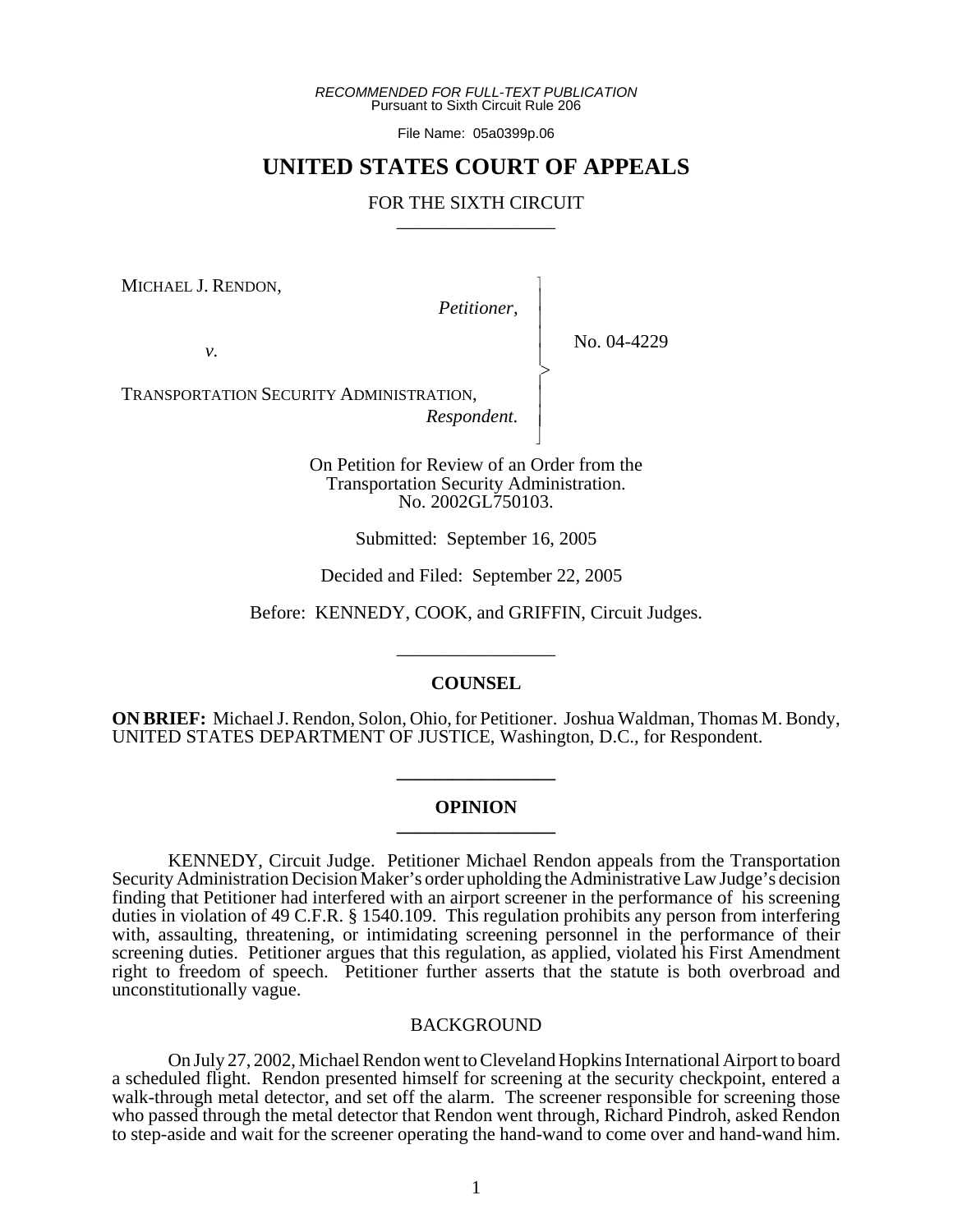Rendon then informed Pindroh that he believed it was his watch that caused the metal detector to go off. Rendon took his watch off and went to walk back through the metal detector. Pindroh put his arm up to stop Rendon from walking back through the metal detector and informed him that, once he went through the metal detector, he could not go back through, but rather must wait to be hand-wanded. Rendon, who was anxious to catch his plane, which was leaving shortly, suggested that this was "bullshit." He then asked Pindroh "is this your rule or is this the rule of the airport," referring to the rule prohibiting him from going back through the metal detector. Pindroh informed Rendon that it was a rule developed by the security company he worked for and the airport. As Rendon waited to be hand-wanded he became, understandably, more anxious about catching his flight, but also more belligerent toward the screener, Pindroh. For instance, Rendon admits exclaiming, while Pindroh attempted to continue screening those walking through the metal detector, "shit, man, can't you get someone over here." The government introduced three witnesses who all testified that Rendon loudly exclaimed, after being informed that he could not walk back through the metal-detector and while he was waiting to be hand-wanded, that "this was fucking bullshit." Pindroh replied, "Mr. Rendon, you do not have to use profanity towards me." Rendon then told Pindroh that if profanity bothered him, he was in the wrong line of work and that he should consider living in a bubble. Moreover, testimony was introduced that Rendon loudly replied to Pindroh that he had a First Amendment right to say what he wanted. To deal with Rendon's escalating loud and belligerent conduct, Pindrow had to stop his screening line and call over his supervisor. When Pindroh's supervisor arrived, Pindroh informed him that Rendon was being uncooperative, unruly, and using loud profanities. Rendon admits having taken offense to this characterization of his conduct. Rendon testified that in response to Pindroh's comment, in the attempt to argue the point, he loudly exclaimed that all he said was "shit." At this point, the police officer on duty at the screening area came over to the scene and removed Rendon from the screening area.

On July 18, 2003, TSA filed a Notice of Proposed Civil Penalty proposing to assess Rendon a \$700 civil penalty for violation of 49 C.F.R. § 1540.109. A hearing was held before an ALJ, who found that Rendon had violated the regulation by interfering with an airport screener in the performance of his screening duties. This decision was upheld by the TSA Decision Maker. Rendon petitioned for review.

#### ANALYSIS

Petitioner Rendon argues that 49 C.F.R. § 1540.109, which prohibits interfering with, assaulting, threatening, or intimidating screening personnel in the performance of their screening duties, is, as applied, a content-based regulation in violation of his First Amendment right to freedom of speech. In arguing that this regulation is a content-based regulation as applied to his conduct, he first notes that passengers are entitled to ask screeners good-faith questions regarding the screening process. 67 Fed. Reg. 8340, 8344 (Feb. 22, 2002). He asserts that a passenger who asks a good-faith question would interfere with a screener in the performance of his duties since the screener would need to divert his attention to the passenger in order to address the question. He further asserts that a passenger who asks a good-faith question while using profanities would similarly interfere with a screener in the performance of his duties, since a screener would also need to divert his attention to address this passenger's question. However, he concludes, since the passenger who asks a good-faith question without using profanities would not be subject to the regulation's civil penalty, while a passenger who asks a good-faith question while using profanities would be subject to the civil penalty, then, in such a case, the passenger who uses profanities is being punished on the basis of the content of his speech (i.e., his use of profanities).

This reasoning is flawed for a number of reasons. First, a passenger who asks a good-faith question to a screener could not validly be found to have interfered with the screener in the performance of his duties, even though a screener may need to divert his attention to the passenger to address the passenger's question. Not only, as a matter of construction of the word "interfere",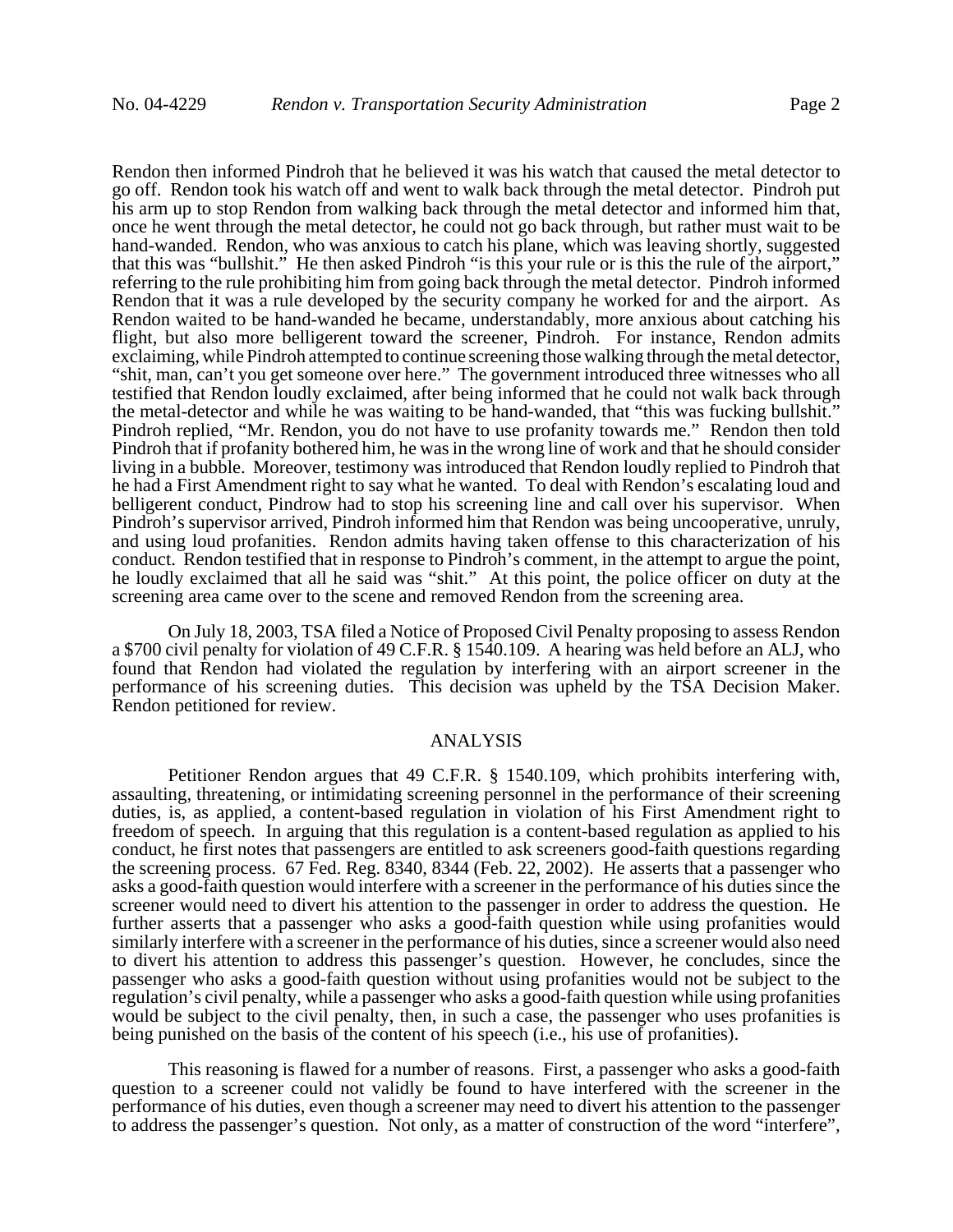would we find that a good-faith question could not be deemed to have interfered with a screener, but also the regulation's preamble specifically acknowledges that such questions are permissible. 67 Fed. Reg. 8340, 8344 ("This rule does not prevent good-faith questions from individuals seeking to understand the screening of their persons or their property."). Furthermore, the asking of a goodfaith question while using profanities would also not by itself be sufficient for a finding that a screener has been interfered with in the performance of his duties. Similarly, a passenger who grumbles, even if the grumbling includes profanities, would not be found to have interfered with a screener in the performance of his duties. Indeed, Pindroh, the screener in this case, testified that he frequently hears passengers grumbling in line about how long the screening process is going to take and whether the screeners can hurry up the process, and notes that such grumbling is just normal talk from the customers.

Petitioner's conduct in this case, however, cannot be characterized as simply asking a goodfaith question while using profanities or as grumbling about not being allowed to walk back through the metal detector or the delay in being hand-wanded. Rather, Petitioner interfered with the screener in the performance of his duties by actively engaging the screener with loud and belligerent conduct, and, after being asked not to use profanities, by exclaiming that the screener should be in a different line of work, that he should live in a bubble, and that it was a free country in which he could say what he pleased. Due to the escalating loud and belligerent nature of Petitioner's conduct directed at the screener, the screener needed to shut down his line and call over his supervisor. Thus, Petitioner's conduct interfered with the screener's duty to both thoroughly screen passengers and to do so in an efficient manner.

Since 49 C.F.R. § 1540.109's civil penalty was not imposed simply because Petitioner used profanities, it was not, as Petitioner contends, a content-based regulation as applied. Rather, the regulation (on its face and as applied) is a content-neutral regulation, "as it is justified without reference to the content of the regulated speech." *Ward v. Rock Against Racism*, 491 U.S. 781, 791 (1989); *see also United States v. Hicks*, 980 F.2d 963, 971 (5th Cir. 1992) (recognizing that statute that prohibited passengers from intimidating any flight crew member or flight attendant so as to interfere with the performance of their duties did not discriminate against protected profanity or vulgarity, but rather incidentally regulated speech irrespective of its content); *CISPES v. FBI*, 770 F.2nd 468, 474 (5th Cir. 1985) (holding that statute that criminalized the act of willfully intimidating a foreign official in the performance of his duties did "not permit the government to discriminate on the basis of the content of expression. To the extent that it applies . . . to protected conduct, it is not a restriction on any particular message. It merely proscribes actions of  $a[n]$ ... intimidating nature directed at any protected official").

A content-neutral regulation that has an incidental effect on speech is upheld so long as it is narrowly tailored to advance a substantial government interest. *Ward*, 491 U.S. at 796-98; *see also United States v. O'Brien*, 391 U.S. 367, 376-77 (1968). It is clear that this regulation serves a substantial government interest, as its purpose is to prevent individuals from interfering with screeners in the performance of their duties, which are to both ensure that those screened are not potentially carrying weapons and to conduct the screening of passengers as efficiently as possible. Moreover, it goes without saying that this regulation (prohibiting interfering with screeners) directly and effectively advances the government's interest in ensuring that screeners are not interfered with in the performance of their screening duties. *Ward*, 491 U.S. at 800. Finally, the regulation is narrowly tailored, as it does "not regulate expression in such a manner that a substantial portion of the burden on speech does not serve to advance its goals." *Id*. at 799. Rather, it regulates speech only in the narrow context of when that speech can reasonably be found to have interfered with a screener in the performance of the screener's duties.

Petitioner next contends that the regulation is overbroad as it regulates substantially more speech than the constitution permits to be regulated. He asserts that this regulation allows for